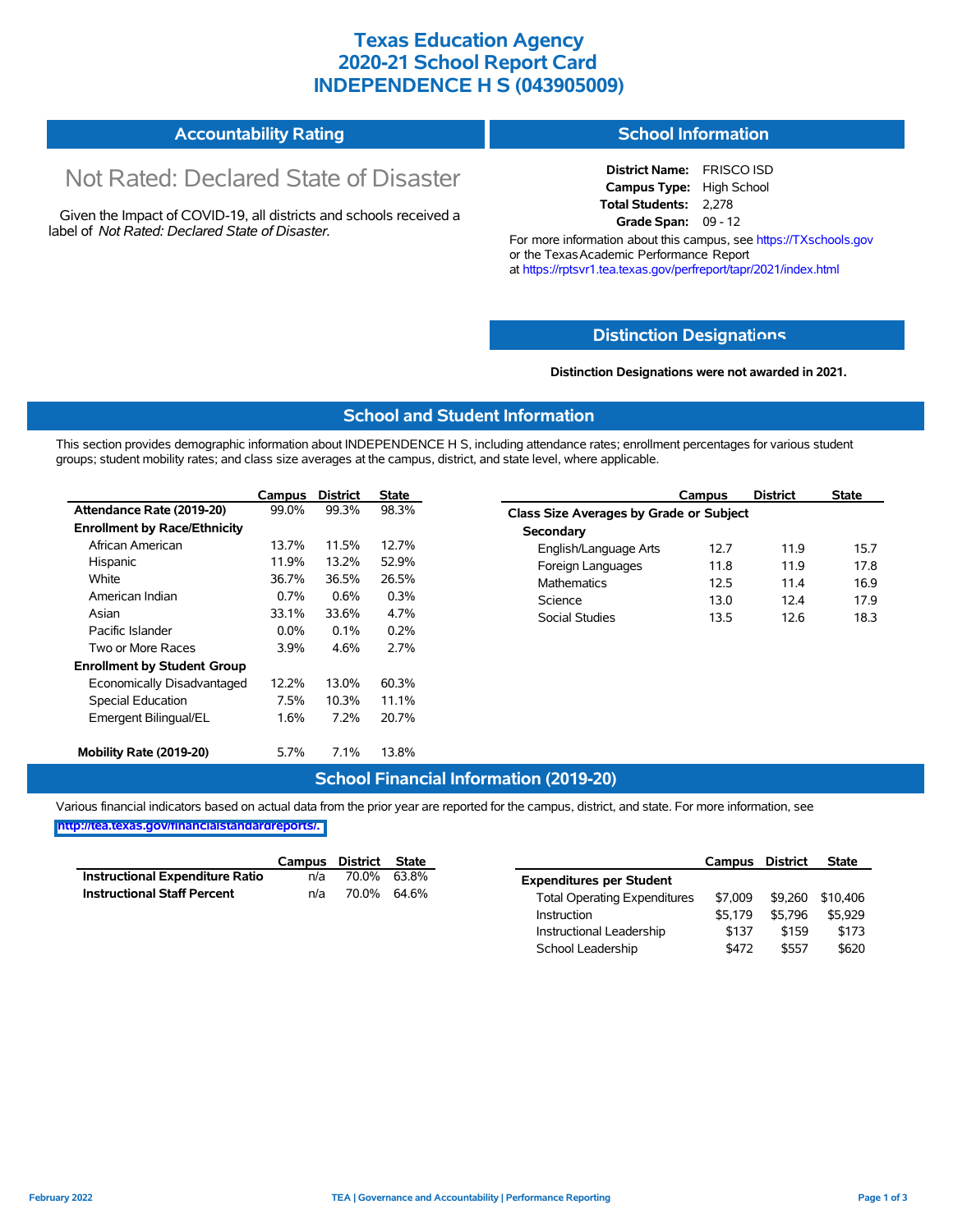### **Texas Education Agency 2020-21 School Report Card**

### **STAAR Outcomes**

This section provides STAAR performance and outcomes. **Please note that due to the cancellation of spring 2020 STAAR administration due to the COVID-19 pandemic, 2019 results are shown.**

|                                                                                |      |              |      |      |                                         |      |      |          |       | Two<br>or                |             |               |
|--------------------------------------------------------------------------------|------|--------------|------|------|-----------------------------------------|------|------|----------|-------|--------------------------|-------------|---------------|
|                                                                                |      |              |      |      | African                                 |      |      | American |       | <b>Pacific</b>           | <b>More</b> | Econ          |
|                                                                                |      | <b>State</b> |      |      | District Campus American Hispanic White |      |      | Indian   | Asian | Islander                 | Races       | <b>Disadv</b> |
| STAAR Performance Rates at Approaches Grade Level or Above (All Grades Tested) |      |              |      |      |                                         |      |      |          |       |                          |             |               |
| All Subjects                                                                   | 2021 | 67%          | 88%  | 93%  | 77%                                     | 94%  | 96%  | 95%      | 98%   | $\ast$                   | 91%         | 75%           |
|                                                                                | 2019 | 78%          | 92%  | 95%  | 88%                                     | 92%  | 96%  | 100%     | 97%   | $\ast$                   | 92%         | 88%           |
| ELA/Reading                                                                    | 2021 | 68%          | 88%  | 92%  | 74%                                     | 94%  | 95%  | 83%      | 97%   | $\overline{a}$           | 95%         | 70%           |
|                                                                                | 2019 | 75%          | 92%  | 92%  | 84%                                     | 87%  | 94%  | 100%     | 95%   | $\ast$                   | 86%         | 82%           |
| <b>Mathematics</b>                                                             | 2021 | 66%          | 86%  | 89%  | 71%                                     | 91%  | 92%  | $\ast$   | 97%   | $\overline{a}$           | 70%         | 74%           |
|                                                                                | 2019 | 82%          | 93%  | 90%  | 79%                                     | 93%  | 92%  | $\ast$   | 100%  | $\overline{\phantom{a}}$ | 90%         | 88%           |
| Science                                                                        | 2021 | 71%          | 90%  | 95%  | 78%                                     | 95%  | 98%  | 100%     | 99%   | $\overline{\phantom{a}}$ | 95%         | 76%           |
|                                                                                | 2019 | 81%          | 94%  | 99%  | 96%                                     | 97%  | 100% | 100%     | 100%  | $\ast$                   | 100%        | 94%           |
| <b>Social Studies</b>                                                          | 2021 | 73%          | 91%  | 97%  | 86%                                     | 97%  | 99%  | 100%     | 98%   | $\ast$                   | 100%        | 88%           |
|                                                                                | 2019 | 81%          | 94%  | 99%  | 97%                                     | 98%  | 99%  | $\ast$   | 99%   | $\ast$                   | 100%        | 97%           |
| STAAR Performance Rates at Meets Grade Level or Above (All Grades Tested)      |      |              |      |      |                                         |      |      |          |       |                          |             |               |
| All Subjects                                                                   | 2021 | 41%          | 68%  | 83%  | 60%                                     | 78%  | 85%  | 81%      | 93%   | $\ast$                   | 75%         | 56%           |
|                                                                                | 2019 | 50%          | 75%  | 84%  | 67%                                     | 81%  | 86%  | 100%     | 93%   | $\ast$                   | 80%         | 67%           |
| ELA/Reading                                                                    | 2021 | 45%          | 71%  | 85%  | 63%                                     | 81%  | 87%  | 83%      | 93%   | $\overline{a}$           | 83%         | 59%           |
|                                                                                | 2019 | 48%          | 74%  | 83%  | 65%                                     | 77%  | 86%  | 100%     | 92%   | $\ast$                   | 79%         | 68%           |
| Mathematics                                                                    | 2021 | 37%          | 65%  | 65%  | 37%                                     | 56%  | 68%  | $\ast$   | 83%   | $\overline{\phantom{a}}$ | 40%         | 35%           |
|                                                                                | 2019 | 52%          | 76%  | 64%  | 47%                                     | 68%  | 67%  | $\ast$   | 83%   | $\overline{\phantom{a}}$ | 60%         | 39%           |
| Science                                                                        | 2021 | 44%          | 71%  | 85%  | 63%                                     | 81%  | 88%  | 80%      | 94%   | L,                       | 73%         | 57%           |
|                                                                                | 2019 | 54%          | 80%  | 91%  | 81%                                     | 87%  | 92%  | 100%     | 98%   | $\ast$                   | 75%         | 77%           |
| Social Studies                                                                 | 2021 | 49%          | 73%  | 91%  | 72%                                     | 86%  | 92%  | 100%     | 97%   | $\ast$                   | 100%        | 72%           |
|                                                                                | 2019 | 55%          | 78%  | 92%  | 81%                                     | 92%  | 94%  | $\ast$   | 93%   | $\ast$                   | 100%        | 84%           |
| STAAR Performance Rates at Masters Grade Level (All Grades Tested)             |      |              |      |      |                                         |      |      |          |       |                          |             |               |
| All Subjects                                                                   | 2021 | 18%          | 41%  | 47%  | 24%                                     | 39%  | 43%  | 57%      | 65%   | $\ast$                   | 26%         | 22%           |
|                                                                                | 2019 | 24%          | 48%  | 49%  | 29%                                     | 43%  | 47%  | 76%      | 68%   | $\ast$                   | 48%         | 28%           |
| ELA/Reading                                                                    | 2021 | 18%          | 41%  | 38%  | 14%                                     | 31%  | 34%  | 50%      | 58%   | $\overline{\phantom{a}}$ | 12%         | 13%           |
|                                                                                | 2019 | 21%          | 44%  | 33%  | 16%                                     | 25%  | 28%  | 63%      | 54%   | $\ast$                   | 26%         | 12%           |
| Mathematics                                                                    | 2021 | 18%          | 40%  | 26%  | 10%                                     | 18%  | 18%  | $\ast$   | 53%   | $\overline{a}$           | 5%          | 12%           |
|                                                                                | 2019 | 26%          | 51%  | 41%  | 24%                                     | 50%  | 40%  | $\ast$   | 67%   | $\overline{a}$           | 50%         | 22%           |
| Science                                                                        | 2021 | 20%          | 44%  | 52%  | 26%                                     | 44%  | 51%  | 60%      | 68%   | $\overline{\phantom{a}}$ | 32%         | 23%           |
|                                                                                | 2019 | 25%          | 52%  | 65%  | 42%                                     | 52%  | 63%  | 83%      | 84%   | $\ast$                   | 63%         | 44%           |
| Social Studies                                                                 | 2021 | 29%          | 52%  | 74%  | 53%                                     | 71%  | 72%  | 83%      | 84%   | $\ast$                   | 72%         | 53%           |
|                                                                                | 2019 | 33%          | 58%  | 75%  | 55%                                     | 68%  | 78%  | $\ast$   | 80%   | $\ast$                   | 88%         | 59%           |
| <b>STAAR Assessment Participation (All Grades Tested)</b>                      |      |              |      |      |                                         |      |      |          |       |                          |             |               |
| All Subjects                                                                   | 2021 | 88%          | 93%  | 98%  | 97%                                     | 99%  | 98%  | 100%     | 99%   | $\ast$                   | 98%         | 98%           |
|                                                                                | 2019 | 99%          | 100% | 99%  | 100%                                    | 100% | 99%  | 100%     | 100%  | $\ast$                   | 100%        | 99%           |
| ELA/Reading                                                                    | 2021 | 89%          | 93%  | 98%  | 96%                                     | 99%  | 98%  | 100%     | 99%   | L,                       | 98%         | 98%           |
|                                                                                | 2019 | 99%          | 100% | 100% | 100%                                    | 100% | 99%  | 100%     | 100%  | $\ast$                   | 100%        | 99%           |
| <b>Mathematics</b>                                                             | 2021 | 88%          | 93%  | 98%  | 100%                                    | 100% | 96%  | $\ast$   | 100%  |                          | 95%         | 99%           |
|                                                                                | 2019 | 100%         | 100% | 100% | 100%                                    | 100% | 100% | $\ast$   | 100%  | $\overline{\phantom{a}}$ | 100%        | 100%          |

 **- Indicates there are no students in the group. \* Indicates results are masked due to small numbers to protect student confidentiality.**

**n/a Indicates data reporting is not applicable for this group.**